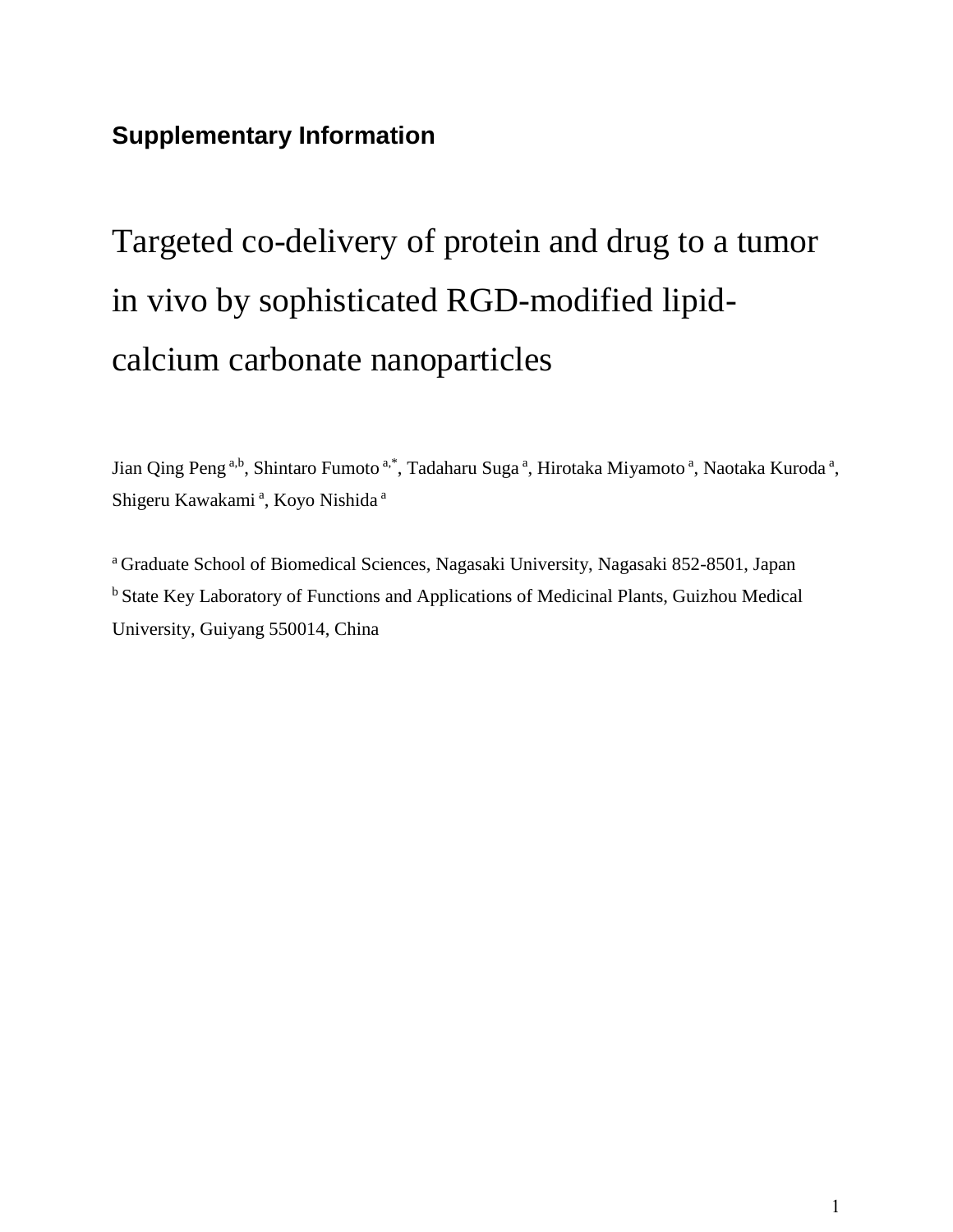## **Supplementary figures**

|                         |                        |                         |                                     |                          |                                              |                                |                     |              | B                     |              |                |                         |     |   |   |                |             |                |
|-------------------------|------------------------|-------------------------|-------------------------------------|--------------------------|----------------------------------------------|--------------------------------|---------------------|--------------|-----------------------|--------------|----------------|-------------------------|-----|---|---|----------------|-------------|----------------|
| NO.                     | Temp.<br>$(^{\circ}C)$ | <b>SOD</b><br>$(\mu L)$ | $\mathbf{P}\mathbf{G}$<br>$(\mu L)$ | <b>EtOH</b><br>$(\mu L)$ | Na <sub>2</sub> CO <sub>3</sub><br>$(\mu L)$ | CaCl <sub>2</sub><br>$(\mu L)$ | $H_2O$<br>$(\mu L)$ | Time<br>(h)  |                       |              |                |                         |     |   |   |                |             |                |
| $\mathbf{1}$            | $\overline{4}$         | 50                      | $\overline{\phantom{a}}$            |                          | $\overline{\phantom{a}}$                     | $\sim$                         | 950                 | $\mathbf{0}$ | 120                   |              |                |                         |     |   |   |                |             |                |
| $\overline{\mathbf{c}}$ | 25                     | 50                      | 200                                 |                          |                                              | ٠                              | 750                 | $\mathbf{1}$ | 100<br>(9/0)          |              |                |                         |     |   |   |                |             |                |
| $\overline{\mathbf{3}}$ | 25                     | 50                      | 200                                 | $\overline{\phantom{a}}$ |                                              | $\overline{a}$                 | 750                 | 0.5          | $80\,$                |              |                |                         |     |   |   |                |             |                |
| 4                       | 25                     | 50                      | 200                                 | 500                      |                                              |                                | 250                 | 1            | Normalized activity ( |              |                |                         |     |   |   |                |             |                |
| 5                       | 25                     | 50                      | 200                                 | 500                      | $\sim$                                       | ٠                              | 250                 | 0.5          | 60                    |              |                |                         |     |   |   |                |             |                |
| 6                       | 60                     | 50                      | ٠                                   |                          |                                              |                                | 950                 | $\mathbf{1}$ | 40                    |              |                |                         |     |   |   |                |             |                |
| $\overline{\tau}$       | 60                     | 50                      |                                     |                          |                                              | ۰                              | 950                 | $\sqrt{2}$   | 20                    |              |                |                         |     |   |   |                |             |                |
| 8                       | $25\,$                 | 50                      | 200                                 | 500                      | $20\,$                                       | $\overline{\phantom{a}}$       | 230                 | $\mathbf{1}$ | $\theta$              |              |                |                         |     |   |   |                |             |                |
| 9                       | $25\,$                 | $50\,$                  | 200                                 | 500                      | $\overline{\phantom{a}}$                     | 40                             | 210                 | 1            |                       | $\mathbf{1}$ | $\overline{2}$ | $\overline{\mathbf{3}}$ | NO. | 5 | 6 | $\overline{7}$ | $\,$ 8 $\,$ | $\overline{9}$ |

Figure S1. The effects of the experimental conditions on the activity of SOD. (A) Table showing the experimental conditions including solution components, solvents and processing temperatures during preparation. (B) Normalized activity of SOD after co-incubation. Each symbol represents the mean  $\pm$  S.D. of at least three experiments.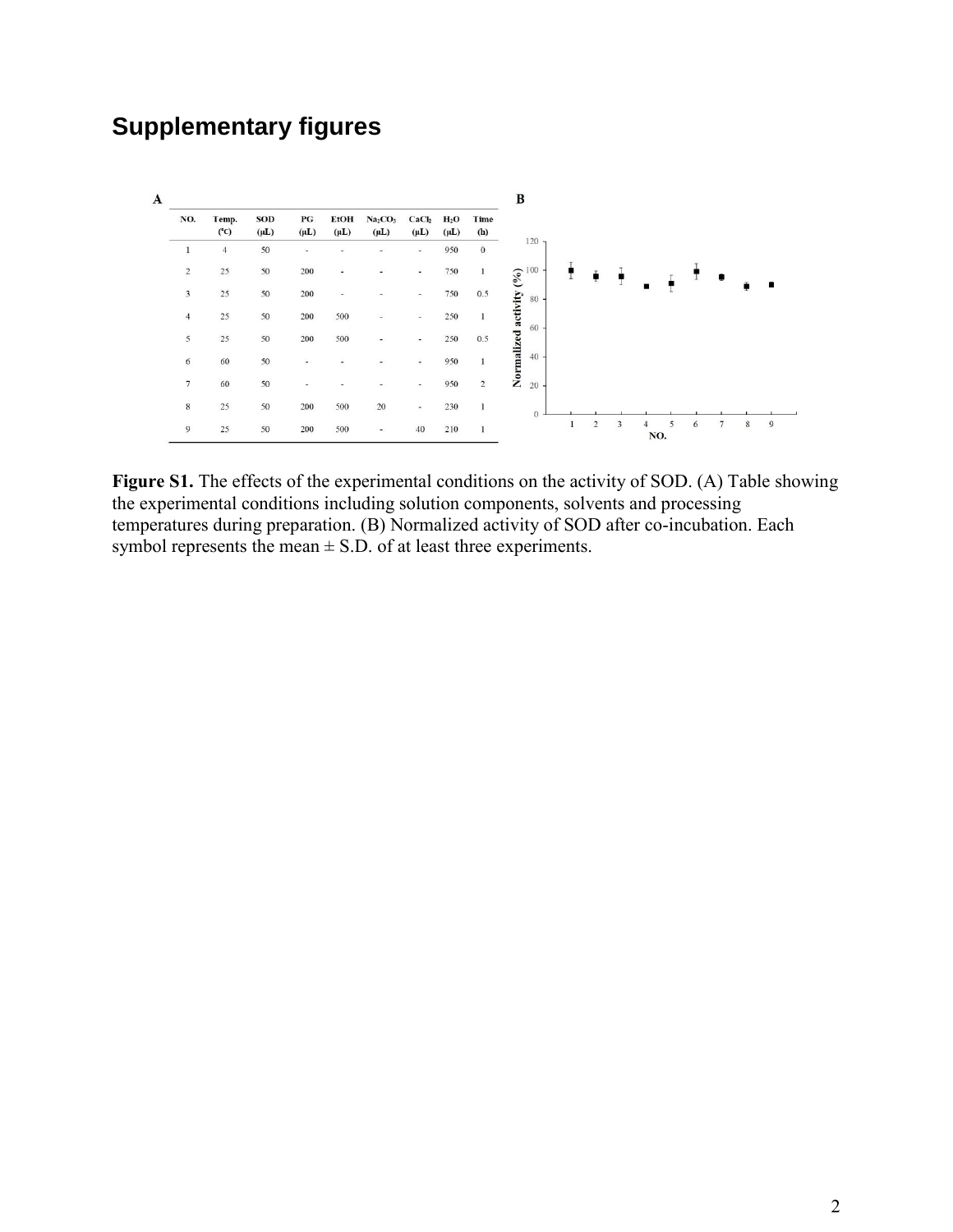

**Figure S2.** Encapsulated drug content and encapsulation efficiencies of the BSA-FITC/DiD combination (A and B) and SOD/PTX combination (C and D). Each bar represents the mean  $\pm$ S.D. of at least three experiments.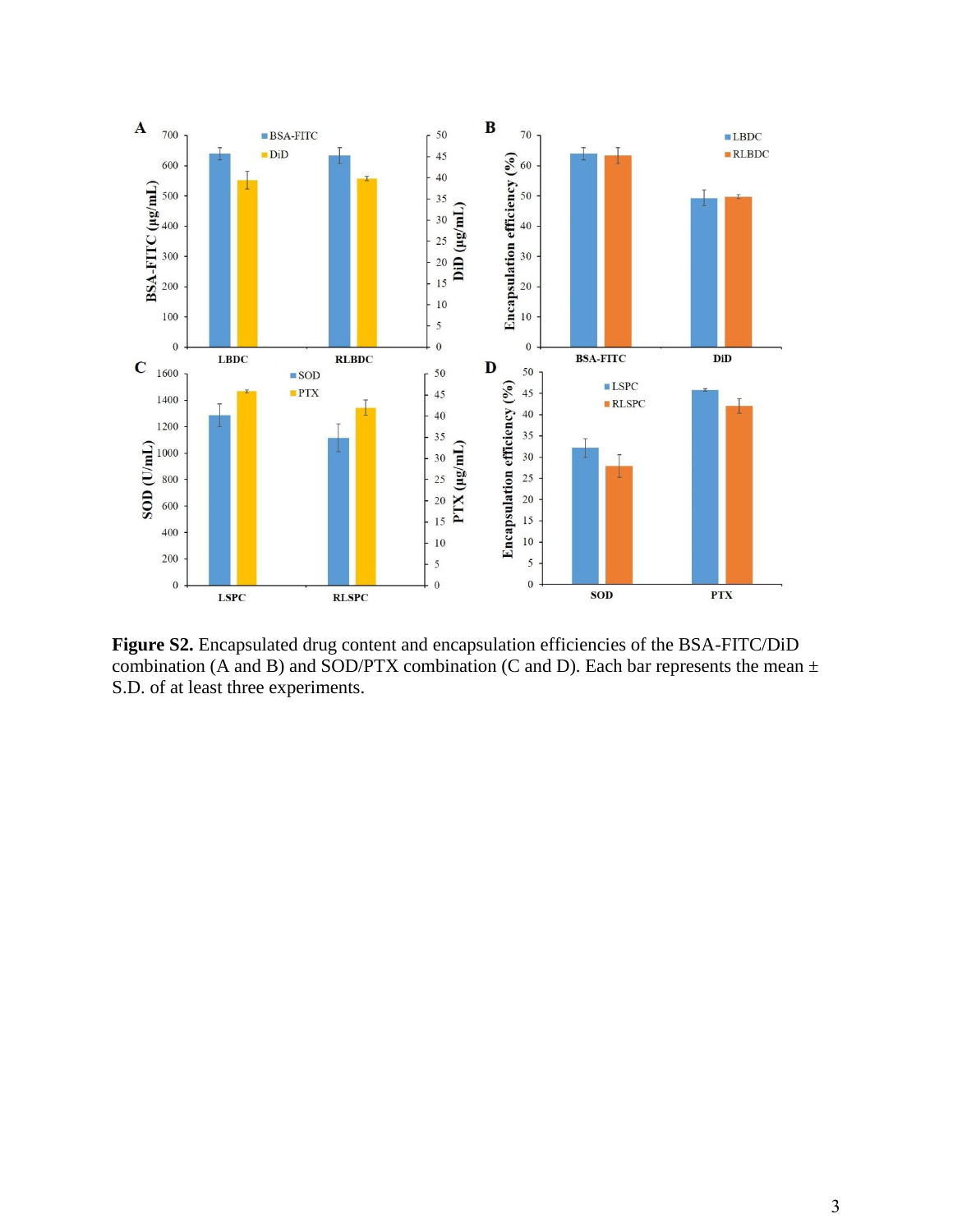

**Figure S3.** Cytotoxicity of RLSPC, RLSC and RLBPC at different concentrations of SOD and PTX. Each bar represents the mean  $\pm$  S.D. of at least three experiments. Significant differences from the RLSPC group are represented as  $* P < 0.05$ ,  $*** P < 0.001$ .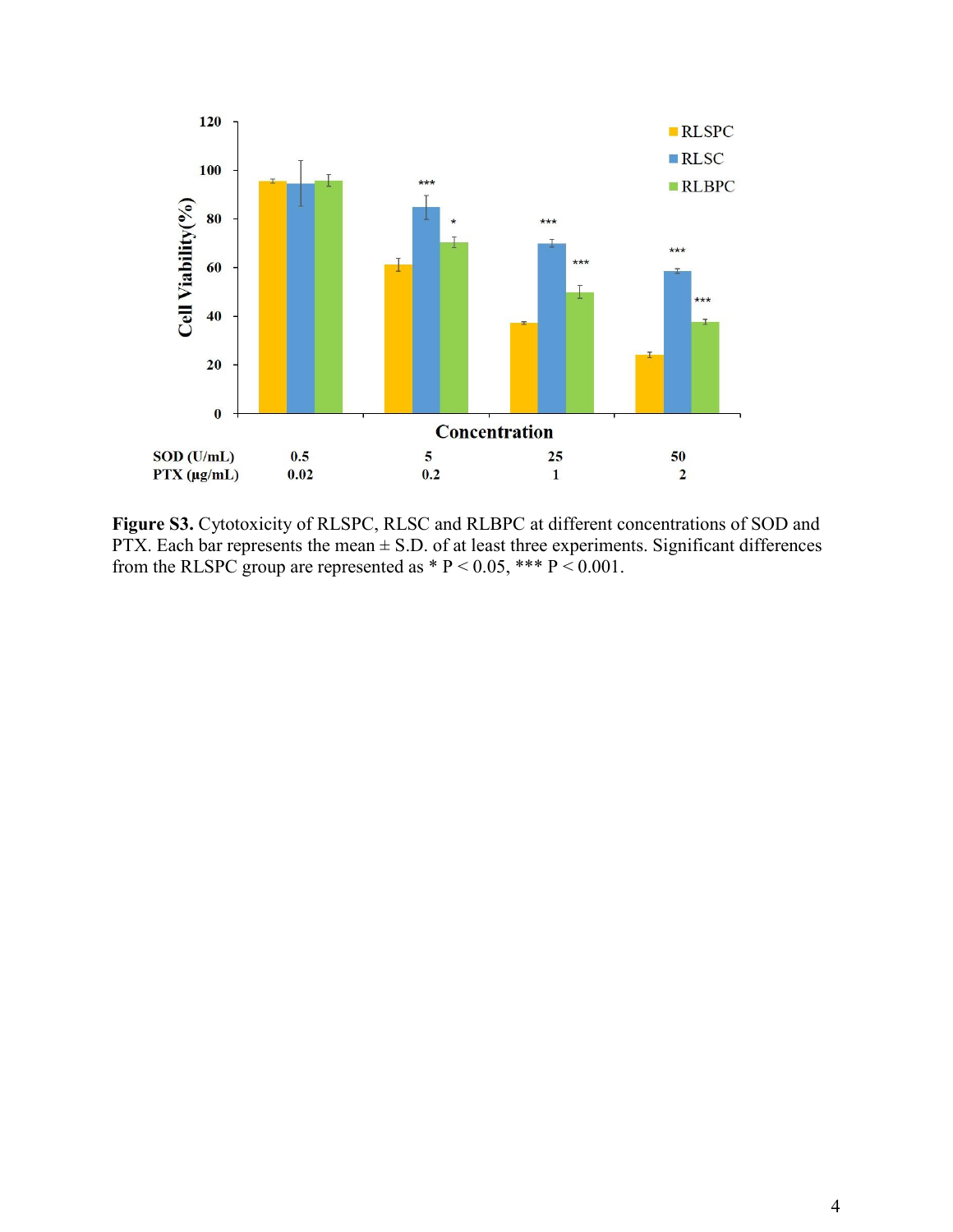

Figure S4. Stability of LBDC and RLBDC in the presence of 40% (v/v) FBS. Each symbol represents the mean  $\pm$  S.D. of at least three experiments.